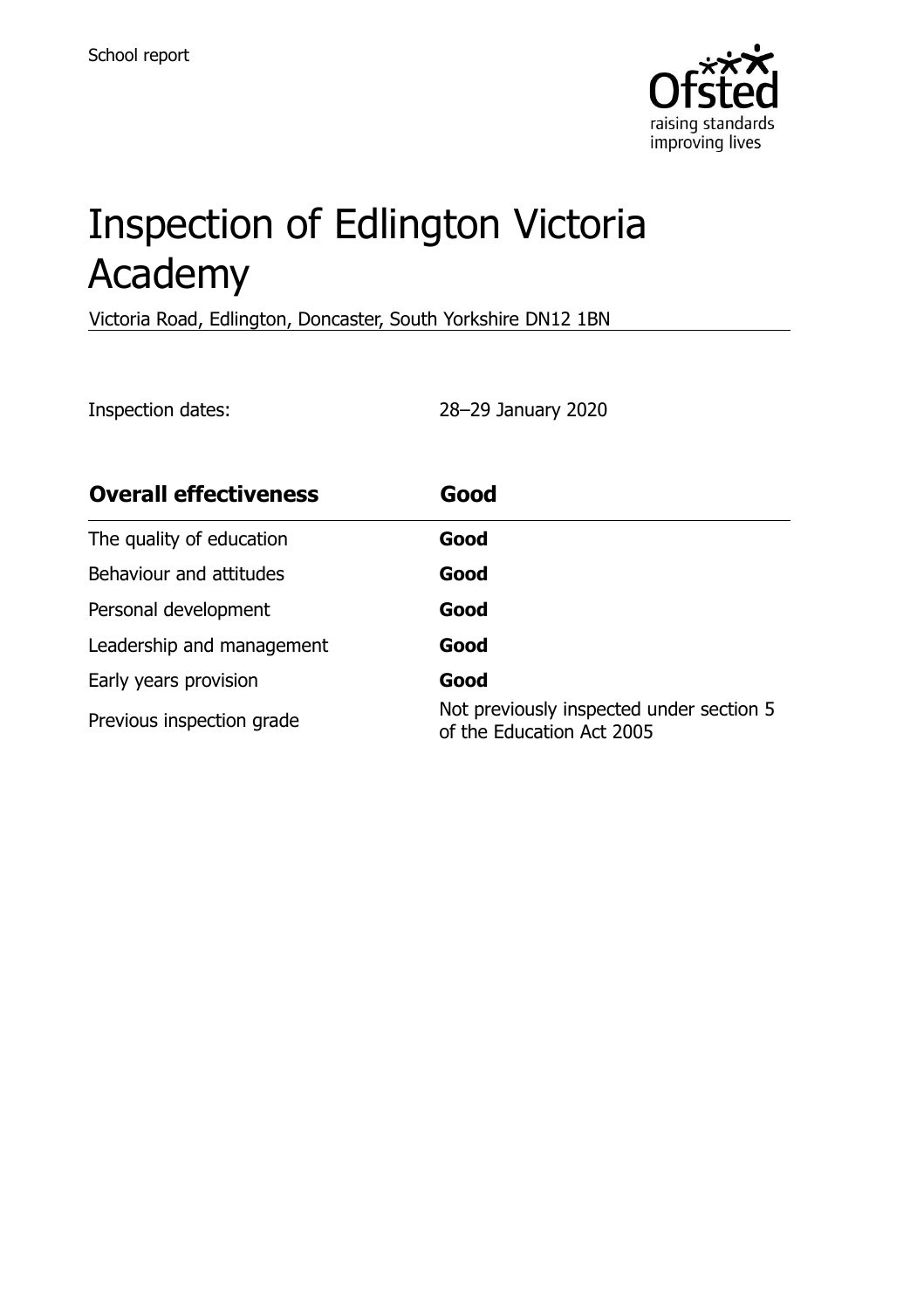

## **What is it like to attend this school?**

Trustees and governors speak passionately about improving this school. Leaders share their determination to make sure that all pupils get a good education. Their hard work is paying off. Year 6 pupils achieved results in 2019 that were above the national average. The government noticed how much the school has improved. Government officials wrote to leaders to congratulate them.

Leaders realise that pupils' happiness and welfare are just as important as results. They have appointed extra staff to make sure that pupils are safe. Pupils know that all adults in school care about them. Adults are gentle when they speak to pupils. No one shouts. There is a 'pupil parliament' and some 'mini-police' who try to make the school even better. Leaders listen to their ideas.

There is hardly any bullying. If this does happen, leaders sort it out quickly. Pupils behave very well in lessons and in corridors. They are polite and well mannered. Pupils do not always behave as well when they are on the playground at lunchtime. Leaders have bought some new playground equipment to help pupils find things to do that they will enjoy. Pupils like this and they think it is helping.

#### **What does the school do well and what does it need to do better?**

Children are happy and settled in the early years. Staff build on children's interests to help them learn. For example, when children asked where the sleet had gone, adults explained. Then they filled the water tray with ice so that children could play with it and notice it melting.

Some children need extra help with their speaking skills. Leaders identified that some children were not making as much progress as they should in phonics. Some staff were teaching phonics too slowly because of children's difficulties with speech and language. Leaders know that all children can learn new sounds and the letters that they represent. Leaders have asked early years staff to move more quickly through the phonics programme.

Pupils have very positive attitudes to their learning. Teachers' expectations are consistently high. Pupils with special educational needs and/or disabilities (SEND) are well supported. The special educational needs coordinator (SENCo) knows each pupil well. Parents of pupils with SEND are very pleased with the extra help that leaders provide.

Leaders have very recently introduced a new curriculum. In some subjects, pupils can talk about what they are learning this term, but they cannot remember what they have learned previously. Teachers are planning to remind pupils of the most important content in each subject more often. This will help pupils know more and remember more over time. Inspectors are confident that leaders will make sure that their new curriculum plan is implemented fully. Governors are already checking that this is happening quickly enough.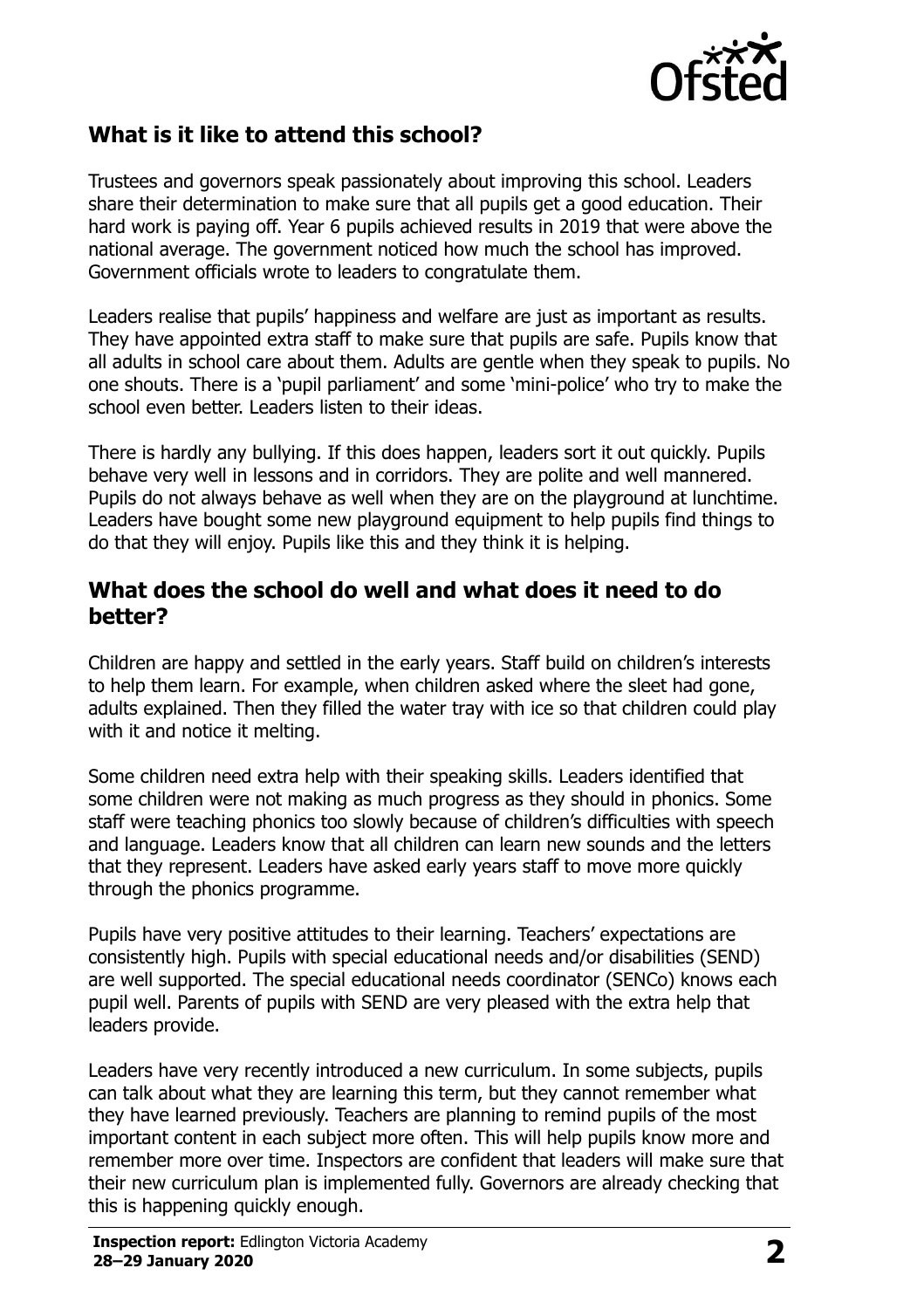

Leaders are much further forward with their curriculum for the teaching of reading. This is fully embedded. Leaders introduced a new reading curriculum in September 2018. Leaders identified where pupils were struggling and they helped pupils with these specific difficulties. Teachers have excellent subject knowledge in English. They teach pupils different strategies to help them work out what words mean.

Leaders have refined the fluency aspect of the reading curriculum. Struggling readers in key stage 2 are catching up quickly. These pupils love reading now. They can read with confidence and fluency. They understand what they have read and can infer meaning from the text. Leaders have refurbished the libraries so that they are calm and relaxing places to enjoy reading quietly.

In key stage 1, teachers had to backtrack because all pupils did not enter wellprepared for Year 1. Pupils are working hard to catch up now. Leaders have ensured that pupils' reading books are well matched to their phonics knowledge. Pupils with SEND love reading regularly to volunteers, especially one who has a 'reading dog'. Pupils are allowed to pat him gently when they have finished reading.

Leaders use additional sport premium funding wisely. The number of Year 6 pupils who can swim as well as they should for their age has doubled in the last two years. Leaders encourage pupils to develop healthy and active lifestyles. They ensure that pupils have equality of access by subsidising participation in after-school clubs.

Pupils have a good understanding of other cultures. They respect other people. Leaders are successfully developing pupils' character. Regular visits from the police are helping pupils to understand about the rule of law, and their rights and responsibilities.

## **Safeguarding**

The arrangements for safeguarding are effective.

There is a strong culture of safeguarding. The new leader for safeguarding was appointed at the start of this term. Leaders have arranged a lengthy handover with the previous postholder. Leaders are making sure that information is being shared appropriately between them. This helps to ensure that extra support for vulnerable children and families is seamless.

Leaders work closely with other professionals, such as South Yorkshire Police and the school nurse, to help pupils learn about keeping themselves safe in the community.

Pupils know how to keep themselves safe online.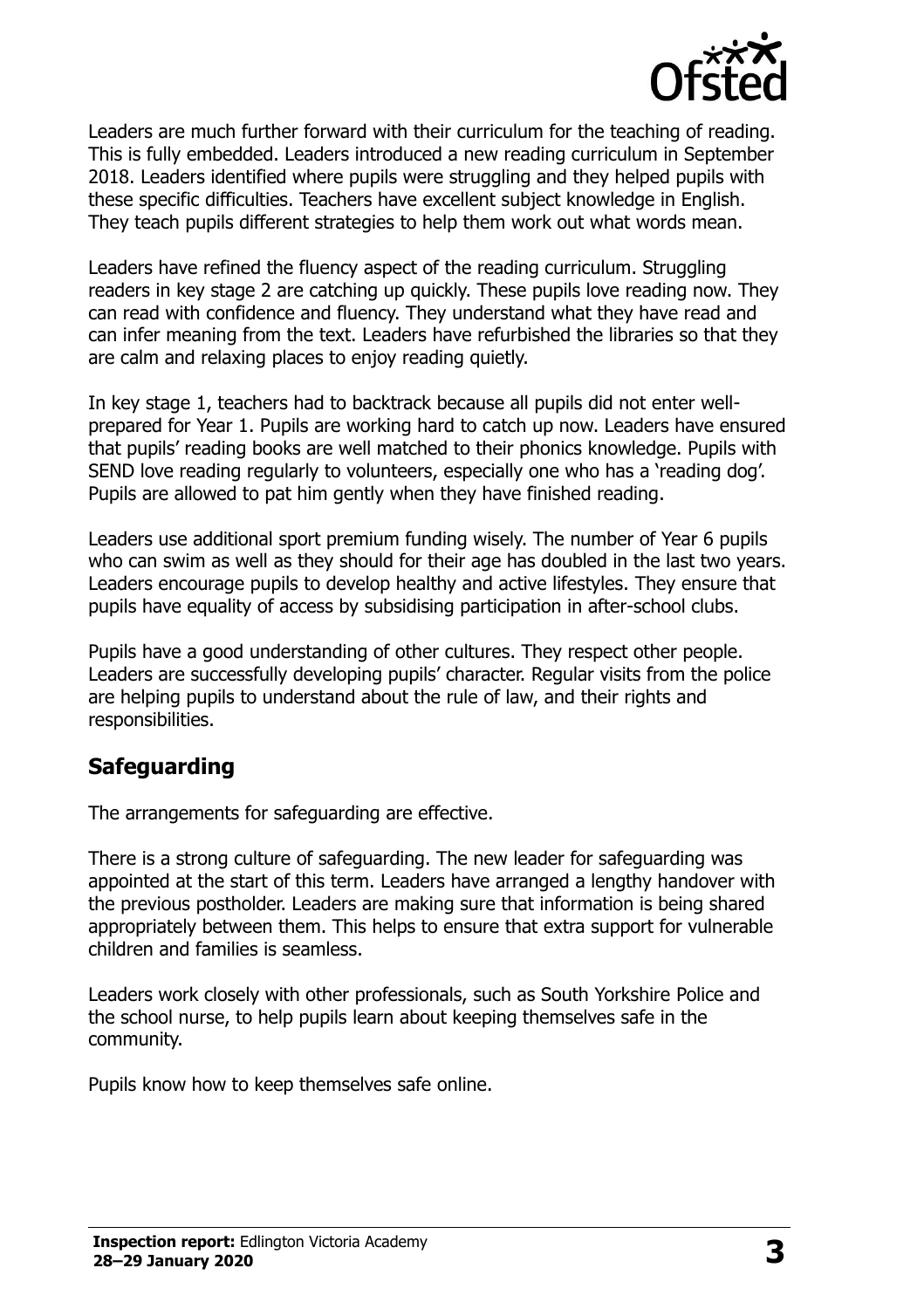

## **What does the school need to do to improve?**

## **(Information for the school and appropriate authority)**

- Teachers do not expect children in Nursery and Reception Years to move through the phonics programme at the necessary pace. Leaders should ensure that teachers' expectations are consistently high across the early years. Leaders should ensure that teachers follow the phonics programme briskly and check to make sure that pupils are meeting the milestones set for their age, at each stage of the phonics programme. This will ensure that children can read as well as they should when they leave Reception and are well prepared for Year 1.
- Leaders did not previously ensure that the wider curriculum was sequenced well enough to help pupils remember important ideas and concepts. They have planned the new curriculum more carefully to make sure that the most important content is covered and revisited. Leaders should continue to embed the new curriculum and improve teachers' subject knowledge across the wider curriculum. Ofsted's transition arrangements were used on this inspection to confirm that pupils benefit from a good quality of education.

### **How can I feed back my views?**

You can use [Ofsted Parent View](http://parentview.ofsted.gov.uk/) to give Ofsted your opinion on your child's school, or to find out what other parents and carers think. We use Ofsted Parent View information when deciding which schools to inspect, when to inspect them and as part of their inspection.

The Department for Education has further quidance on how to complain about a school.

If you are the school and you are not happy with the inspection or the report, you can [complain to Ofsted.](http://www.gov.uk/complain-ofsted-report)

#### **Further information**

You can search for [published performance information](http://www.compare-school-performance.service.gov.uk/) about the school.

In the report, '[disadvantaged pupils](http://www.gov.uk/guidance/pupil-premium-information-for-schools-and-alternative-provision-settings)' refers to those pupils who attract government pupil premium funding: pupils claiming free school meals at any point in the last six years and pupils in care or who left care through adoption or another formal route.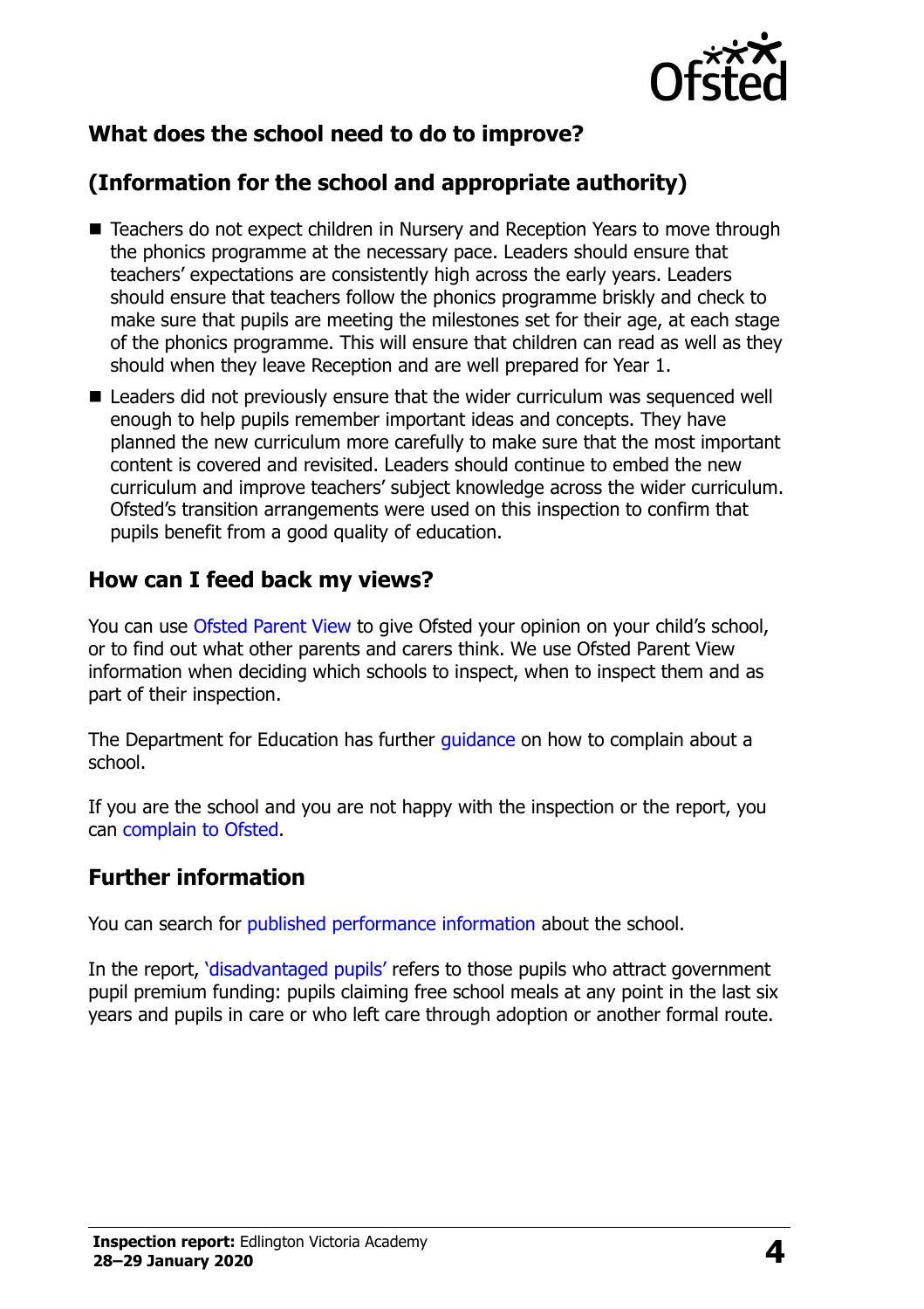

## **School details**

| Unique reference number             | 144347                      |
|-------------------------------------|-----------------------------|
| <b>Local authority</b>              | Doncaster                   |
| <b>Inspection number</b>            | 10121666                    |
| <b>Type of school</b>               | Primary                     |
| <b>School category</b>              | Academy sponsor-led         |
| Age range of pupils                 | 3 to 11                     |
| <b>Gender of pupils</b>             | Mixed                       |
| Number of pupils on the school roll | 278                         |
| <b>Appropriate authority</b>        | Board of trustees           |
| <b>Chair of trust</b>               | John Blount                 |
| <b>Principal</b>                    | <b>Emily Clark</b>          |
| Website                             | www.edlingtonvictoria.co.uk |
| Date of previous inspection         | Not previously inspected    |

## **Information about this school**

- The head of school was promoted to the post of principal since the last inspection.
- This school converted to academy status on 1 April 2017. This school is sponsored by Exceed Learning Partnership multi-academy trust.

## **Information about this inspection**

We carried out this inspection under section 5 of the Education Act 2005.

- During the inspection we met the principal, three trustees including the chair of the board of trustees, five governors including the chair of the governing body and other senior and middle leaders, including the SENCo, the early years leader, subject leaders and those responsible for safeguarding.
- We did deep dives in these subjects: reading, mathematics, science and geography.
- We spoke to pupils about their learning and heard pupils read. We observed pupils reading to familiar adults. We visited lessons and discussed pupils' work with leaders of deep dive subjects. We discussed pupils' learning with teachers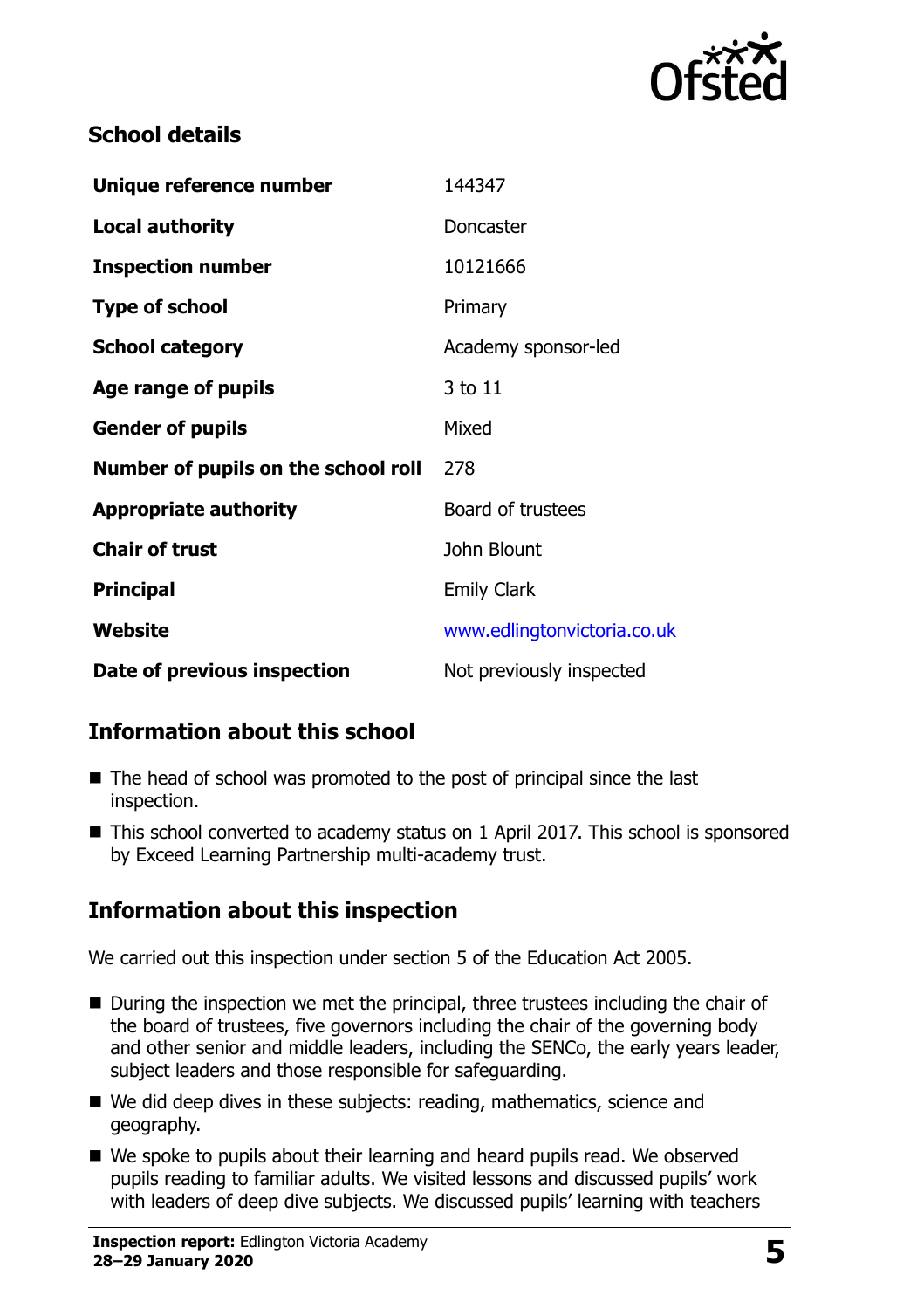

following visits to their lessons. We met one newly qualified teacher to discuss the quality of induction training and support.

- We spoke to pupils and staff at breaktime and lunchtime. We also spoke to pupils in separate focus groups. There were no responses to Ofsted's pupil survey.
- We evaluated documentation including the school improvement plan, minutes of meetings of the board of trustees and the governing body, records of behaviour and exclusions and safeguarding records. We read external reports from the English hub and the local authority school improvement service along with leaders' internal monitoring records. We evaluated education, health and care plans and safeguarding case studies. We evaluated the website, which is fully compliant with statutory requirements.
- We spoke to parents before school and considered the 38 free-text responses to Ofsted's survey of their views. We considered the 16 responses to Ofsted's staff survey.

#### **Inspection team**

| Tracey Ralph, lead inspector | Her Majesty's Inspector |
|------------------------------|-------------------------|
| Peter Marsh                  | Ofsted Inspector        |
| Chris Pearce                 | Her Majesty's Inspector |